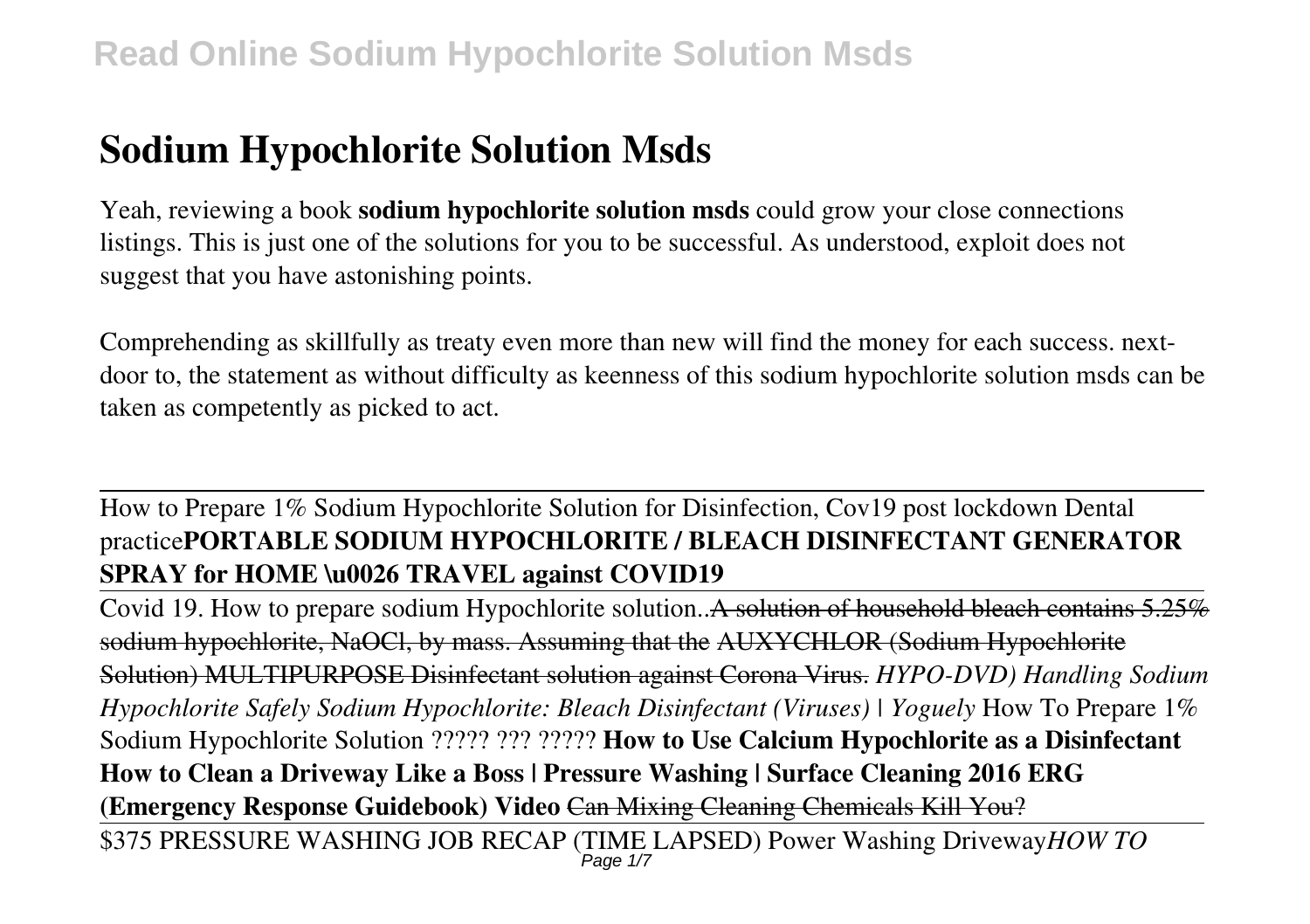## *MAKE BLEACH* How To Mix Bleach in 2020 - Sodium Hypochlorite SH for House Wash

How I Bid Large Commercial Pressure Washing Jobs \u0026 My Work Truck Office Setup

Making Bleach (Sodium Hypochlorite) from Table Salt (Sodium Chloride) How to make Sodium Hypochlorite thanks to a Solar Kit Hazards of Calcium Hypochlorite

What you NEED to KILL COVID-19 | Bleach \u0026 Water Ratios to Disinfect<del>Sodium Hypochlorite</del> Bleach Production Plant **How to prepare disinfect solution to protect from Covid 19** Safety Data Sheets SDS What Are They And Do We Need Them? SODIUM HYPOCHLORITE AGAINST COVID 19 |SODIUM HYPOCHLORITE MALAYALAM |1%SODIUM HYPOCHLORITE SOLUTION| *4 1% SODIUM HYPOCHLORITE PREPARATION*

PREPARATION OF 1% HYPOCHLORITE SOLUTION

C2. How to prepare 1% Sodium Hypochlorite solution to protect from Covid -19Adequate Concentration of Sodium Hypochlorite for Endodontic Irrigation Disinfect \u0026 Clean Surfaces for Covid-19: Soap, Sodium Hypochlorite or Hydrogen Peroxide || Practo Safety Measures For Pharmacies and Preparation of 1% Sodium Hypochlorite Solution P1 Sodium Hypochlorite Solution Msds sodium hypochlorite 16%: 55mg/L sodium hypochlorite 17%: 51mg/L sodium hypochlorite 18%: 48mg/L sodium hypochlorite 19%: 46mg/L sodium hypochlorite 20%: 43mg/L NOTE: Any product strength below 7% is not regulated by TDG. Sanitizer Use: to obtain 10 liters of a 200 mg/L solution as available chlorine, use 16.7 mL of Hypochlor-12 for

### MATERIAL SAFETY DATA SHEET Sodium Hypochlorite 3-20% SODIUM HYPOCHLORITE Version 1 Revision Date 31.07.2019 Print Date 05.02.2020 IS / EN 1/72 SECTION 1: IDENTIFICATION OF THE SUBSTANCE/MIXTURE AND OF THE Page 2/7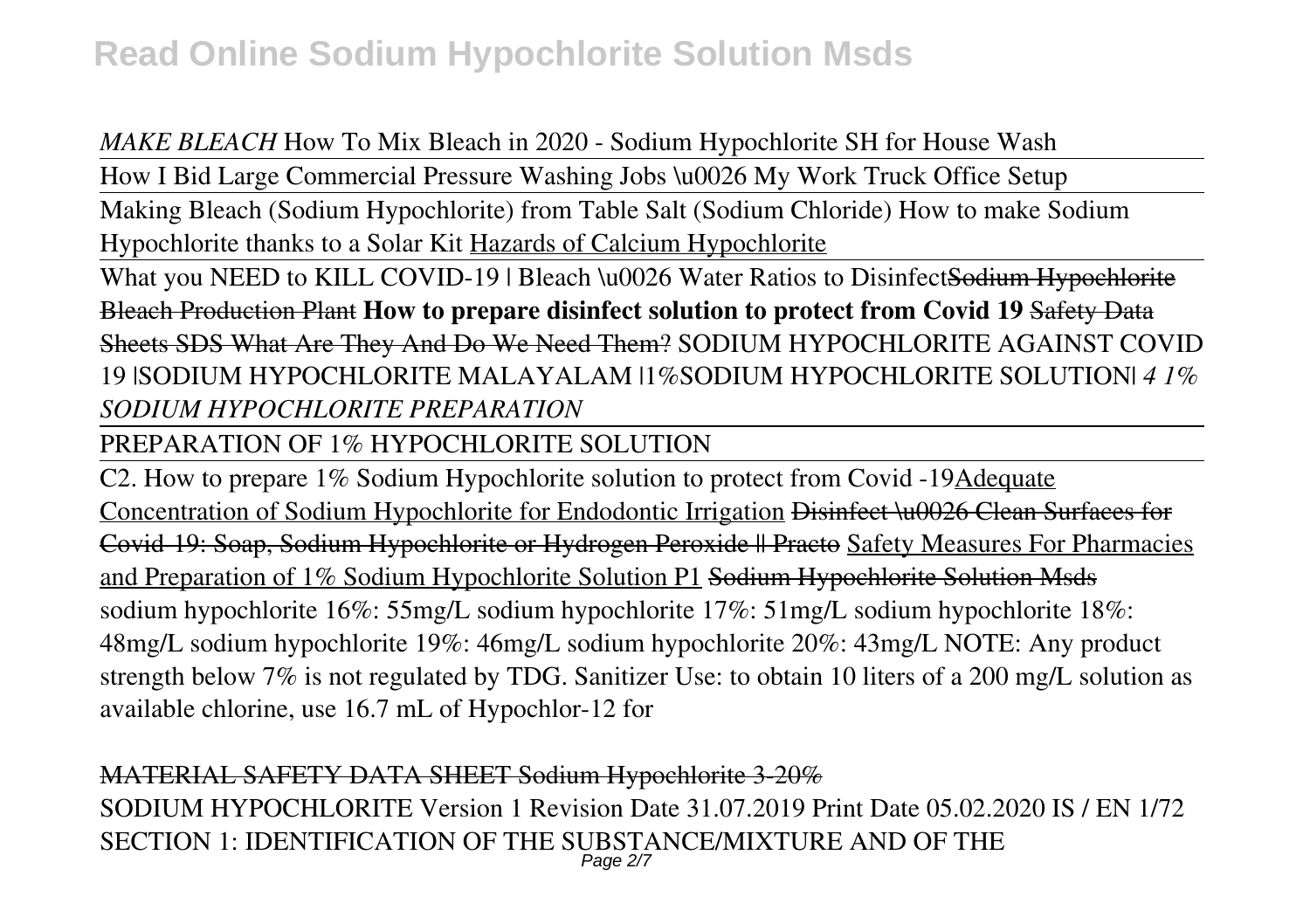COMPANY/UNDERTAKING 1.1 Product identifier Trade name : SODIUM HYPOCHLORITE 1.2 Relevant identified uses of the substance or mixture and uses advised against Use of the Substance/Mixture

### SAFETY DATA SHEET SODIUM HYPOCHLORITE - Olis

Material Safety Data Sheet. Sodium Hypochlorite Solution, 4-6% ACC# 40179 Section 1 - Chemical Product and Company Identification: MSDS Name: Sodium Hypochlorite Solution, 4-6% Catalog Numbers: SS290-1, SS290-4, SS290-4LC Synonyms: None Company Identification: Fisher Scientific ...

### Material Safety Data Sheet - Fisher Sci

Material Safety Data Sheet Sodium Hypochlorite Solutions, 1-5% w/v . Section 1 - Chemical Product and Company Identification . MSDS Name: Sodium Hypochlorite Solutions, 1-5% w/v . Catalog Numbers: LC24630, LC24640 . Synonyms: Bleach solutions . Company Identification: LabChem Inc . 200 William Pitt Way . Pittsburgh, PA 15238 . Company Phone Number: (412) 826-5230

### Material Safety Data Sheet Sodium Hypochlorite Solutions ...

SAFETY DATA SHEET: SODIUM HYPOCHLORITE, 12.5% SODIUM HYPOCHLORITE, 12.5% S437.50 INTEGRA Chemical Company 24 Hour Emergency Response: CHEMTREC 800-424-9300 (Outside USA 703-527-3887) 1216 6th Ave N Kent WA 98032 Phone: 253-479-7000

### SAFETY DATA SHEET: SODIUM HYPOCHLORITE, 12.5%

Material Safety Data Sheet Sodium Hypochlorite Section 1: Chemical Product and Company Page 3/7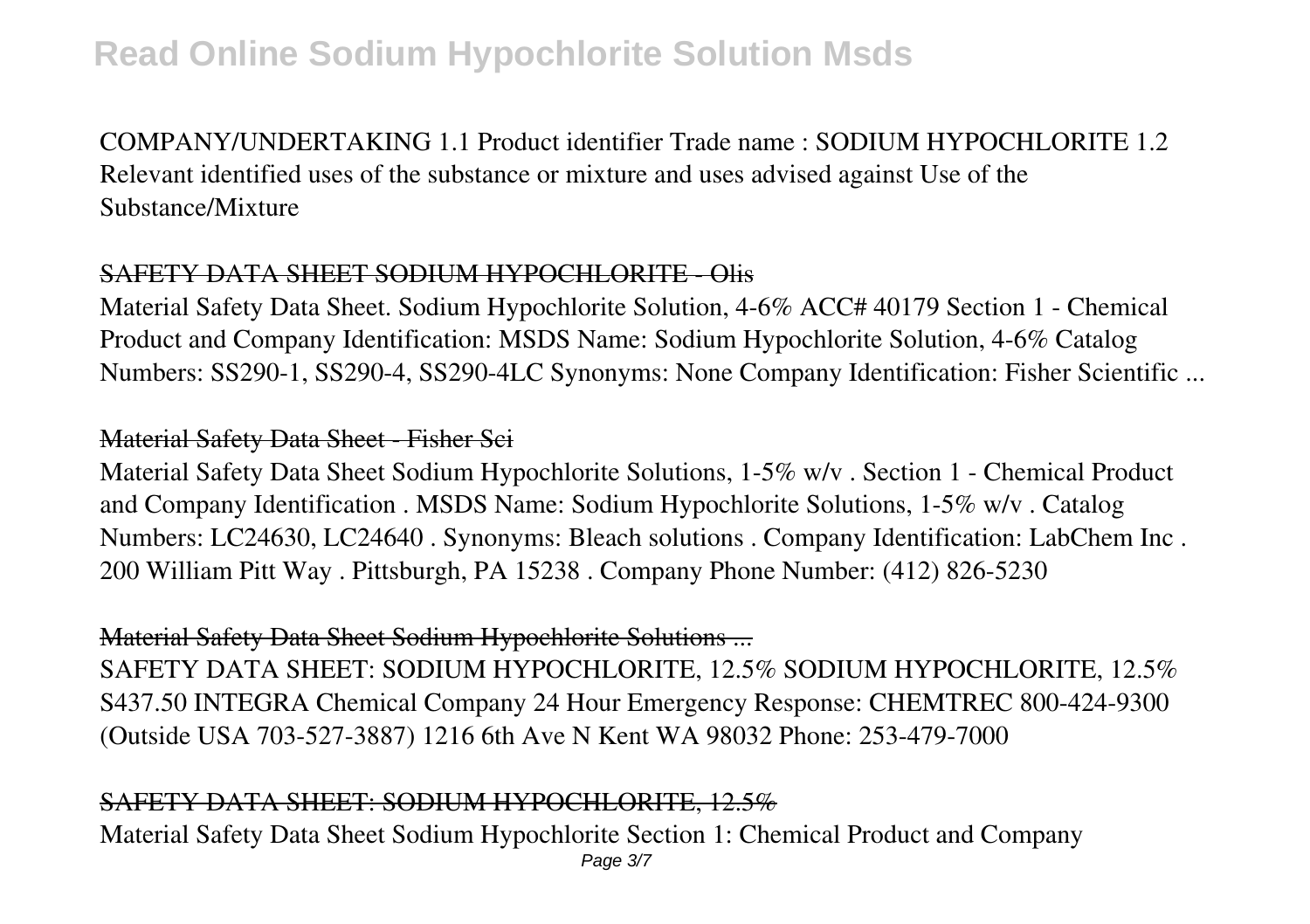Identification Product Name : Sodium Hypochlorite Synonym : Chlorine Bleach, Bleach, Soda Bleach, Chlorox; Sodium Hypochlorite, Solution, 5% Available Chlorine, : Hypochlorous acid, sodium salt, solution

### Material Safety Data Sheet Sodium Hypochlorite

Sodium hypochlorite solutions release chlorine when in contact with acids or oxidizable materials, such as oganic material or most metals. Chlorine is a respiratory irritant, so respiratory protection is advised. Environmental Precautions Prevent material from entering waterways, sewers or confined spaces.

### Sodium Hypochlorite 12-16% CTI SDS June 11, 2020

Sodium Hypochlorite Solution 12% Pictogram Signal word Danger Hazard statements H314 Causes severe skin burns and eye damage. H400 Very toxic to aquatic life. Precautionary statements P260 Do not breathe vapour/ spray. P303+P361+P353 IF ON SKIN (or hair): Take off immediately all contaminated clothing. Rinse skin with water/ shower.

## SAFETY DATA SHEET Sodium Hypochlorite Solution 12%

Sodium Hypochlorite, 5% w/v Safety Data Sheet according to Federal Register / Vol. 77, No. 58 / Monday, March 26, 2012 / Rules and Regulations 11/19/2013 EN (English) 5/7 Sodium Hypochlorite (7681-52-9)

### Sodium Hypochlorite, 5% w/v - LabChem Inc Revised on 05/02/2016 Page 1 of 6 Safety Data Sheet Sodium Hypochlorite 15% 1. PRODUCT AND Page  $4/7$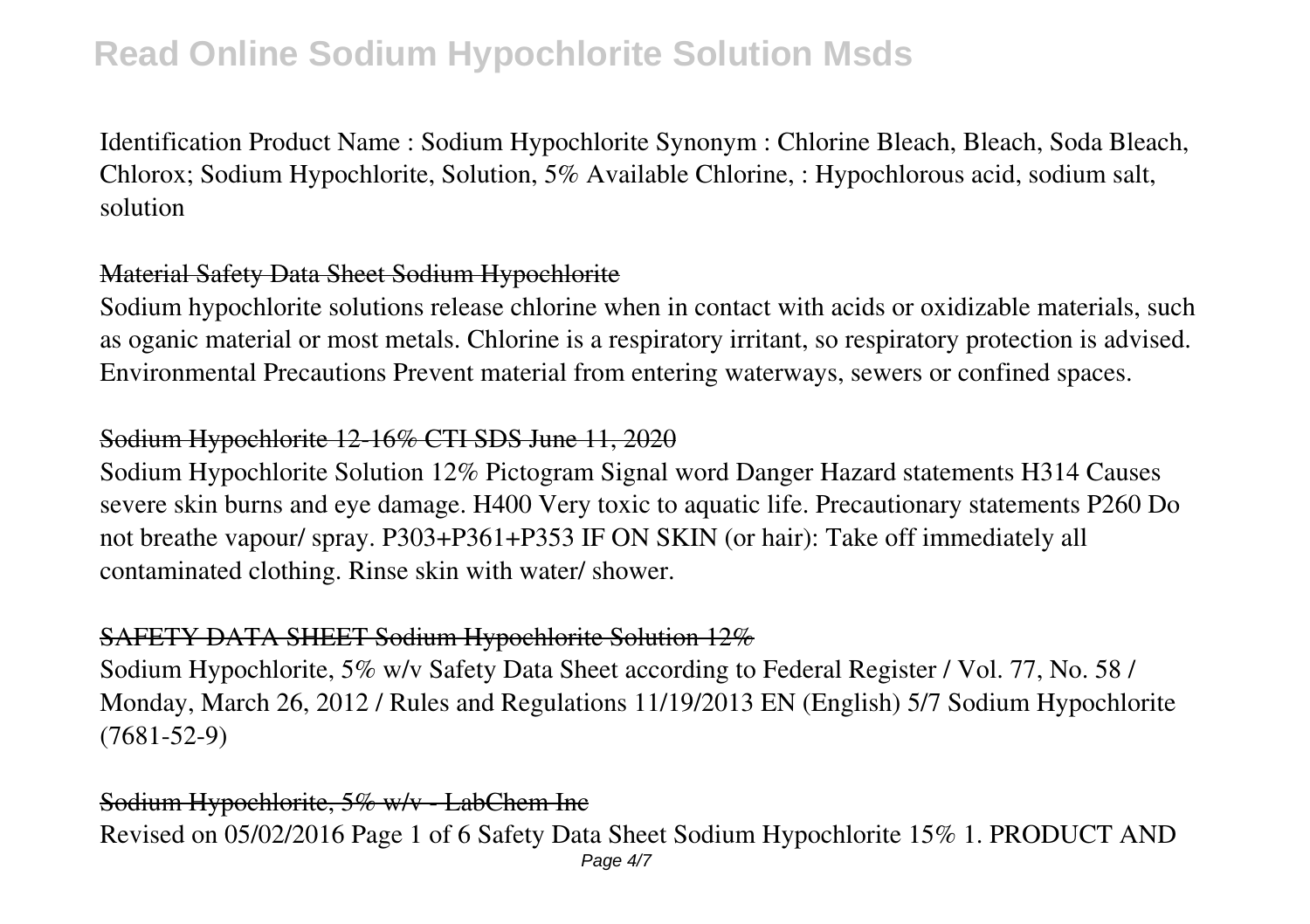COMPANY IDENTIFICATION Product Name: Sodium Hypochlorite 15% Synonyms/Generic Names: Chlorine Bleach, Bleach, Soda Bleach, Chlorox; Sodium Hypochlorite Solution Product Number: 5140 Product Use: Industrial, Manufacturing or Laboratory use Manufacturer: Columbus Chemical Industries, Inc.

### Sodium Hypochlorite 15% - Custom Blended Solutions

Soln of sodium hypochlorite containing 0.45-0.50 g of the salt in 100 ml. Prepd by diluting with distilled water a soln of sodium hypochlorite, adding a 5% soln of sodium bicarbonate, nad adjusting to proper strength and concn according to procedure described in N.F. May be prepared also from 15.4 g chlorinated lime (30% available chlorine), 7.7 g anhydrous sodium carbonate, and 6.4 g sodium bicarbonate per liter; this soln is then adjusted ... /Sodium hypochlorite soln, diluted/

### Sodium hypochlorite | NaOCl - PubChem

Sodium Hypochlorite Product Names: Aqua Guard Chlorinating Sanitizer, Aqua Guard Bleach, Liquid Chlorine Solution, Liquid Bleach, Hypochlorite, Hypo and Chlorine Bleach. Listed Strengths: 10.5%, 12.5% and 15% CAS Number: 7681-52-9 Date MSDS Revised: August 2007 (previous revision 11/04)

### Headquarters: 3901 NW 115 (305) 888 - 2623 MATERIAL SAFETY ...

SODIUM HYPOCHLORITE 12.5% 910763 8 / 10 Acute oral toxicity : sodium hypochlorite LD50 rat: 5,230 mg/kg Components Acute dermal toxicity : sodium hypochlorite LD50 rabbit: > 10,000 mg/kg Section: 12. ECOLOGICAL INFORMATION Product AS SOLD Ecotoxicity Environmental Effects : Very toxic to aquatic life. Product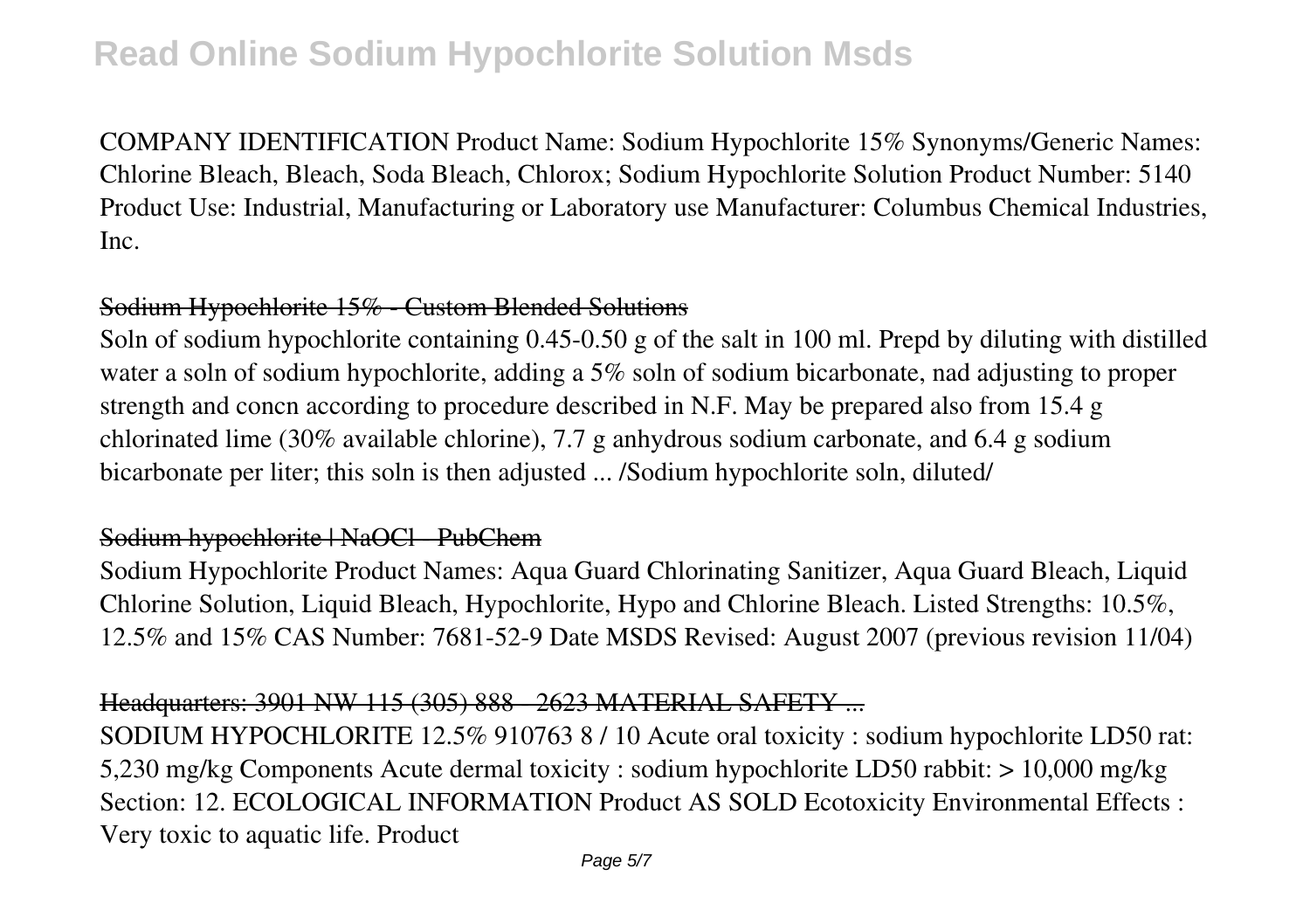### SAFETY DATA SHEET SODIUM HYPOCHLORITE 12.5%

Revision date / valid from 2017/09/11 MSDS code: MSHY100 700000000233 1/52 EN SECTION 1: Identification of the substance/mixture and of the company/undertaking 1.1. Product identifier Trade name : SODIUM HYPOCHLORITE >=10 - <=15% Substance name : sodium hypochlorite, solution CAS-No. : 7681-52-9 EC-No. : 231-668-3

## SAFETY DATA SHEET according to Regulation (EC) No. 1907/2006

## MATERIAL SAFETY DATA SHEET SODIUM HYPOCHLORITE SOLUTION 1.

IDENTIFICATION Trade Marks and Synonyms Sodium hypo chlorite, sodium salt of hypochlorous acid, sodium oxychloride Chemical Name Sodium hypo chlorite Physical Form Colourless to slightly yellow liquid with chlorine- like odour Molecular Formula NaOCl

### SODIUM HYPOCHLORITE SOLUTION - Aditya Birla Chemicals

Sodium Hypochlorite: 8% Sodium Hydroxide: 0.2% Chemical Formula: NaOCl Molecular Weight: 74.44 CAS Registry No: 7681-52-9 2.4 FIRST AID MEASURES Skin: Immediately flush skin with plenty of water for at least 15 minutes while removing contaminated clothing and shoes. Get medical attention immediately. Wash clothing before reuse.

### SODIUM HYPOCHLORITE (NaOCl) PRODUCT MATERIAL SAFETY DATA ...

Sodium Hypochlorite Solution, 2.5% (w/w) NaOCl 7495.1 7495.1-1, 7495.1-16, 7495.1-32, 7495.1-55 1.2. Recommended Use and Restrictions on Use General Laboratory Reagent 1.3. Details of the Supplier Page 6/7